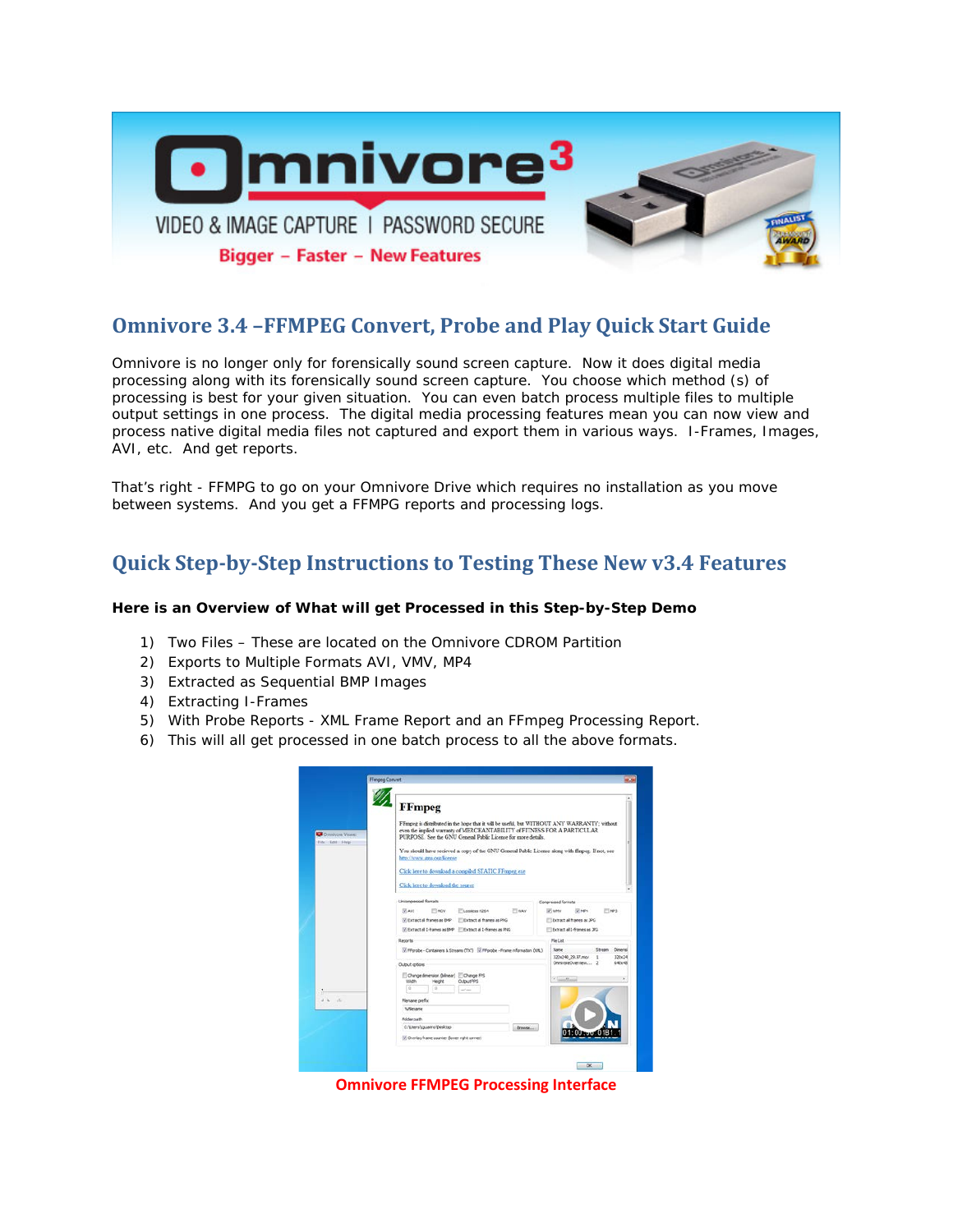## **Getting Started Step-by-Step Feature Review Instructions**



1) Plug in your Omnivore Drive, then browse to the root of it and launch Omnivore Viewer.exe

2) Now browse to the root again, but this time go to the "Help" folder.

|                                               |                     |                                                              | - 0 X                                        |
|-----------------------------------------------|---------------------|--------------------------------------------------------------|----------------------------------------------|
| ▶ Computer ▶ CD Drive (E:) omnivore ▶ help ▶  |                     | Search help<br>$++$<br>٠                                     | م                                            |
| <b>File</b><br>Edit<br>View<br>Help<br>Tools  |                     |                                                              |                                              |
| Organize $\blacktriangledown$<br>Burn to disc |                     | $\left(\mathsf{u}\right)$ File Shredder                      | $\mathbf Q$<br>- 龍→                          |
| 驾<br>Documents                                |                     | ≖<br>Name                                                    | ۰<br>Date modified                           |
| Music<br>Pictures<br>$\blacksquare$ Videos    |                     | Files Currently on the Disc (5)<br>css<br><b>July guides</b> | 2/23/2012 2:00 PM<br>Ξ<br>4/30/2013 10:08 AM |
| Computer                                      |                     | images                                                       | 4/30/2013 10:08 AM                           |
| Local Disk (C:)                               |                     | videos                                                       | 3/1/2012 10:16 AM                            |
| CD Drive (E:) omnivore                        |                     | index.htm                                                    | 6/24/2019 2:32 PM<br>÷                       |
| $\Box$ Office.App (F:)                        | $\overline{\nabla}$ | m.<br>$\overline{4}$                                         |                                              |
| 5 items                                       |                     |                                                              |                                              |

3) Located inside the "Help" folder is a "videos" folder. Drag and Drop the "videos" folder onto the Omnivore Viewer interface. This will launch the Omnivore FFMPEG processing window.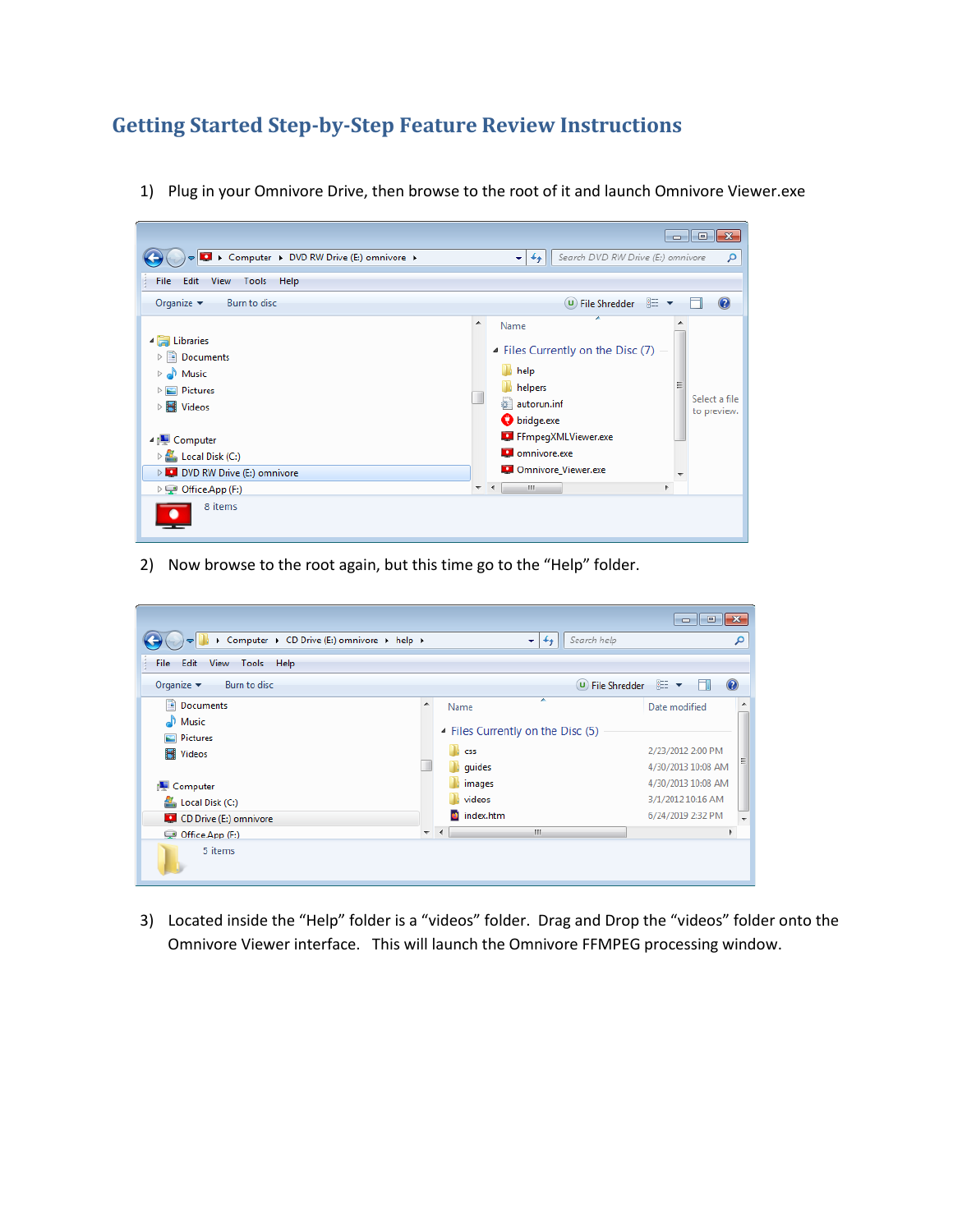| <b>FFmpeg Convert</b>             |                                                                                                                                                                                                                                          | $\overline{\mathbf{x}}$                                                         |
|-----------------------------------|------------------------------------------------------------------------------------------------------------------------------------------------------------------------------------------------------------------------------------------|---------------------------------------------------------------------------------|
|                                   |                                                                                                                                                                                                                                          |                                                                                 |
|                                   | <b>FFmpeg</b>                                                                                                                                                                                                                            | ▲                                                                               |
| Omnivore Viewer<br>File Edit Help | FFmpeg is distributed in the hope that it will be useful, but WITHOUT ANY WARRANTY; without<br>even the implied warranty of MERCHANTABILITY of FITNESS FOR A PARTICULAR<br>PURPOSE. See the GNU General Public License for more details. | Ξ                                                                               |
|                                   | You should have recieved a copy of the GNU General Public License along with ffinneg. If not, see<br>http://www.gnu.org/license                                                                                                          |                                                                                 |
|                                   | Click here to download a compiled STATIC FFmpeg.exe                                                                                                                                                                                      |                                                                                 |
|                                   | Click here to download the source                                                                                                                                                                                                        |                                                                                 |
|                                   | <b>Uncompressed formats</b><br><b>NAV</b><br>$\triangledown$ AVI<br>$\Box$ MOV<br>Lossless H264                                                                                                                                          | <b>Compressed formats</b><br>V WMV<br>$\nabla$ MP4<br>$\Box$ MP3                |
|                                   | Extract all frames as PNG<br>V Extract all frames as BMP<br>Extract all I-frames as BMP Extract all I-frames as PNG                                                                                                                      | Extract all frames as JPG<br>Extract all I-frames as JPG                        |
|                                   | Reports                                                                                                                                                                                                                                  | File List                                                                       |
|                                   | TV FFprobe - Containers & Streams (TXT) TV FFprobe - Frame information (XML)                                                                                                                                                             | <b>Name</b><br>Stream<br>Dimensi<br>320x240 29.97.mov<br>320x24<br>$\mathbf{1}$ |
|                                   | Output options                                                                                                                                                                                                                           | OmnivoreOverview 2<br>640x48                                                    |
|                                   | Change dimension (bilinear) Change FPS<br>Width<br>Height<br><b>Output FPS</b><br>$\Omega$<br>$\mathbf{0}$<br>u.                                                                                                                         | $\leftarrow$ $\mathbb{H}$<br>Þ                                                  |
| $\Delta \mathbf{k}$<br>$A - b$    | Filename prefix                                                                                                                                                                                                                          |                                                                                 |
|                                   | %filename                                                                                                                                                                                                                                |                                                                                 |
|                                   | Folder path                                                                                                                                                                                                                              |                                                                                 |
|                                   | C:\Users\cguarino\Desktop<br>Browse<br>Overlay frame counter (lower right corner)                                                                                                                                                        | 01.00 - 1018                                                                    |
|                                   |                                                                                                                                                                                                                                          |                                                                                 |
|                                   |                                                                                                                                                                                                                                          |                                                                                 |

4) Before selecting the output and processing settings for these files, let's first look at the video in preview mode with a frame counter. From the list of videos above the thumbnail preview, select each video and the thumbnail preview will change.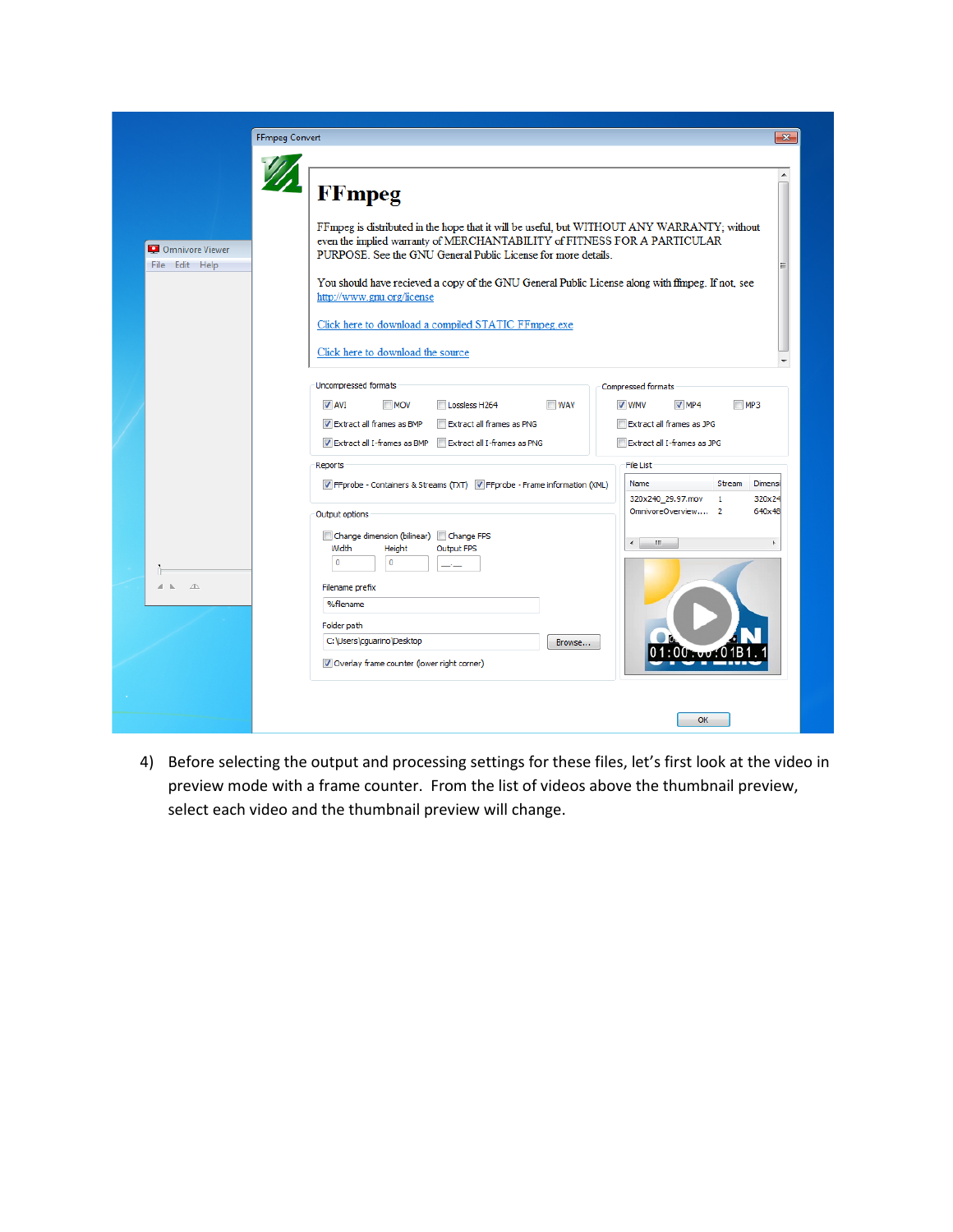5) Now select "Overly frame counter "located in the lower left corner then click the play button. This will launch FFPlay which will display the video with a frame counter over the video in the lower right hand corner. Leaving this setting when processing the videos will display the frame counter on the exported videos and images. You can also use this frame counter to trim in and out points on a single video. Note - Trim mode is disabled when dropping a folder of videos into the interface such as this example.



6) Now that we have previewed the videos and explored the frame counter, let process them.

In this example we have selected all of the following setting:

- AVI , Extract all frames as BMP, Extract all I-Frames as BMP, WAV, MP4
- FFprobe Contrainers & Streams (TXT), FFProbe Farmes information (XML)
- Overlay frame counter ( lower right corner)
- 7) Once you have selected all these options, select a "Folder Path" where you want your work saved.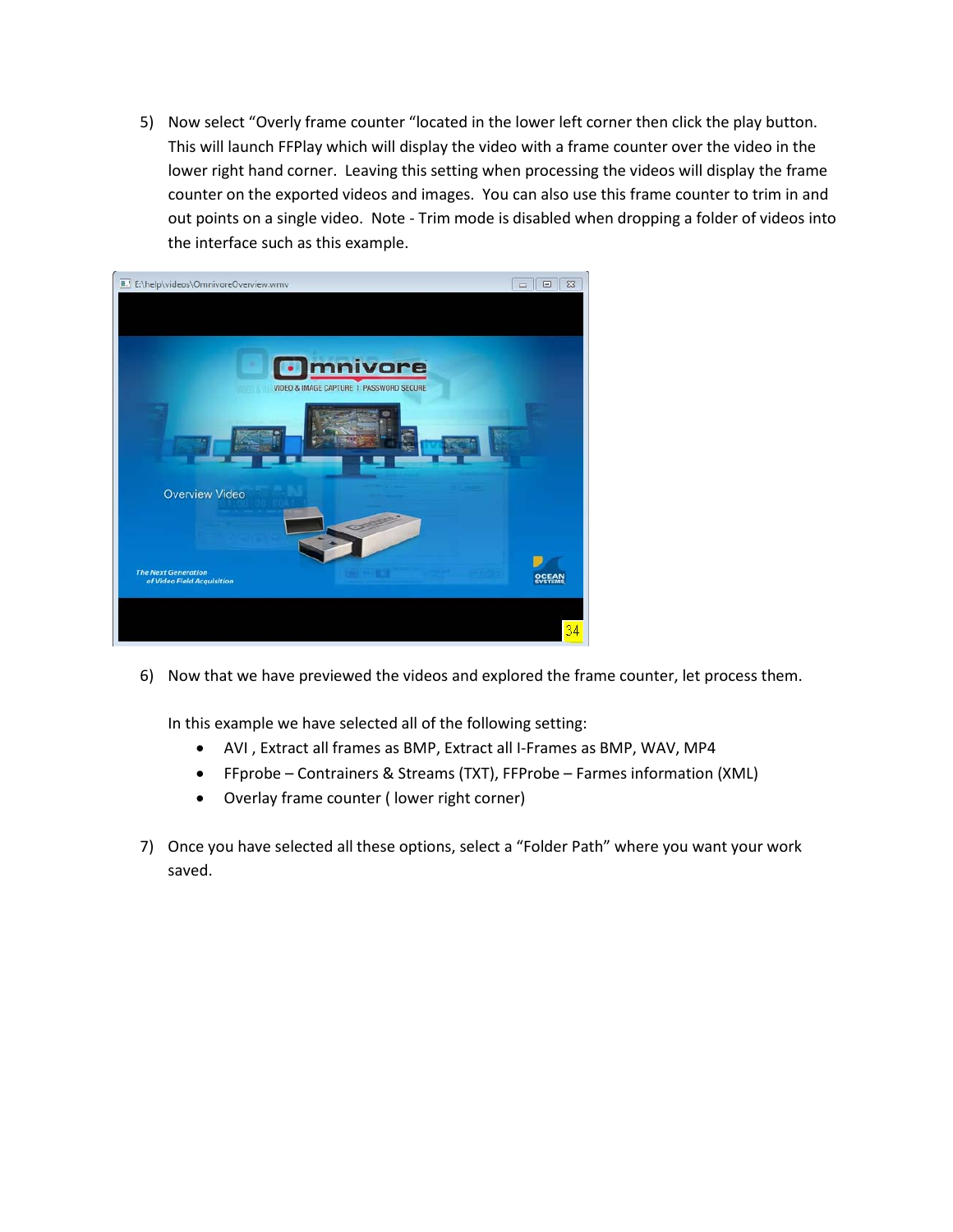8) Click "OK" to process all your videos into all your formats and report selections as seen below. Review any files you have processed and then let's look at a XML frame report.

|                                                                          |   |                                                              |                      | Search Omnivore 3.3 Processed Files |       | $-x$<br>$\overline{\phantom{a}}$ $\overline{\phantom{a}}$ |
|--------------------------------------------------------------------------|---|--------------------------------------------------------------|----------------------|-------------------------------------|-------|-----------------------------------------------------------|
|                                                                          |   | Computer > Local Disk (C:) > Omnivore 3.3 Processed Files >  | $+$<br>۰I            |                                     |       | α                                                         |
| Help<br>Edit<br>View<br>Tools<br>File                                    |   |                                                              |                      |                                     |       |                                                           |
| Organize $\blacktriangledown$<br>Include in library $\blacktriangledown$ |   | Share with $\blacktriangledown$<br><b>Burn</b><br>New folder |                      | (U) File Shredder                   | 988 ▼ | $\mathbf Q$                                               |
| 雷<br><b>Recent Places</b>                                                | ▲ | ≖<br>Name                                                    | Type                 | <b>Size</b>                         |       |                                                           |
| <b>Sales F Drive</b>                                                     |   | 320x240_29.97.mov_BMP                                        | File folder          |                                     |       |                                                           |
| <b>Reseller International Sales</b>                                      |   | 320x240_29.97.mov_iBMP                                       | File folder          |                                     |       |                                                           |
|                                                                          |   | OmnivoreOverview.wmv_BMP                                     | File folder          |                                     |       |                                                           |
| <b>Libraries</b>                                                         |   | OmnivoreOverview.wmv_iBMP                                    | File folder          |                                     |       |                                                           |
| <b>Documents</b><br>÷,                                                   | 티 | 320x240_29.97.mov_probe.txt                                  | <b>Text Document</b> | $2$ KB                              |       | Select a file                                             |
| Music                                                                    |   | 320x240_29.97.mov_probe.xml                                  | <b>XML File</b>      | 374 KB                              |       | to preview.                                               |
| Pictures                                                                 |   | 320x240_29.97.mov_uncompressed.avi<br>圖                      | Video Clip           | 81,136 KB                           |       |                                                           |
| Ħ<br><b>Videos</b>                                                       |   | FFmpeg Preocessing Report.txt                                | <b>Text Document</b> | 3.614 KB                            |       |                                                           |
|                                                                          |   | OmnivoreOverview.wmv_probe.txt                               | <b>Text Document</b> | 3 KB                                |       |                                                           |
| Computer                                                                 |   | OmnivoreOverview.wmv_probe.xml                               | <b>XML File</b>      | 3,209 KB                            |       |                                                           |
| Local Disk (C:)<br>DVD RW Drive (E:) omnivore                            |   | ■ OmnivoreOverview.wmv_uncompressed.avi                      | Video Clip           | 2,647,631 KB                        |       |                                                           |
| 11 items                                                                 |   |                                                              |                      |                                     |       |                                                           |

9) You can view this XML Report in Excel if you want. Or you can use our color coded Omnivore XML Viewer. To launch the Omnivore XML Viewer, drag the file ending in .XML onto the "FFmpegXMLViewer.exe" located on the Omnivore CDROM partition.

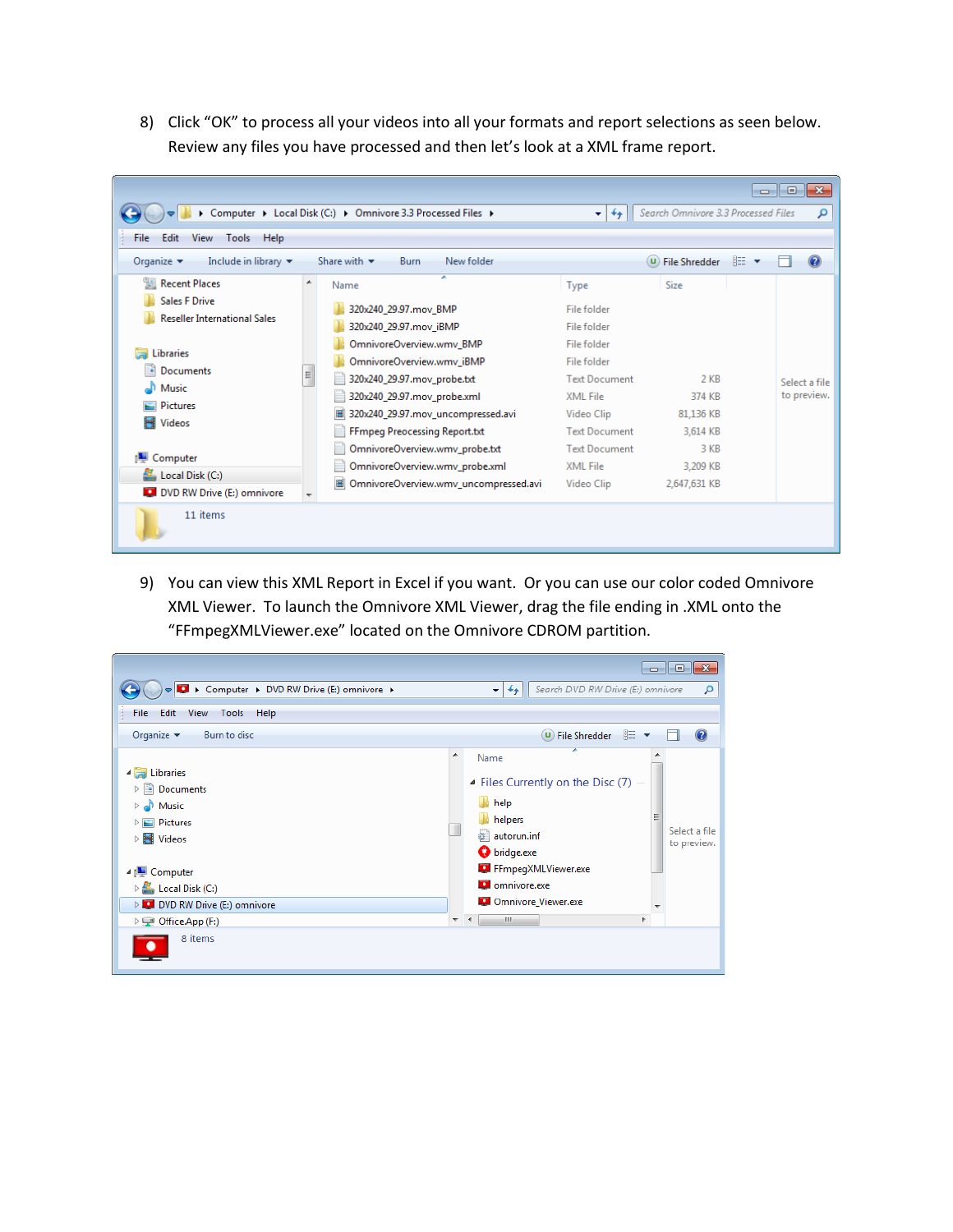|              | FFmpeg XML Viewer - 320x240_29.97.mov_probe.xml |              |                            |                                                               |                    |                |                              |                          | $\Box$ X<br>o ll                           |
|--------------|-------------------------------------------------|--------------|----------------------------|---------------------------------------------------------------|--------------------|----------------|------------------------------|--------------------------|--------------------------------------------|
| media type   | stream index key fram                           |              | pkt_pts                    | pkt pts time                                                  | pkt dts            | pkt dts time   |                              |                          | best effort t best effort t pkt duration ^ |
| video        | 0                                               | 1            | $\mathbf{0}$               | 0.000000                                                      | 0                  | 0.000000       | 0                            | 0.000000                 | 20                                         |
| video        | 0                                               | $\circ$      | 20                         | 0.033333                                                      | 20                 | 0.033333       | 20                           | 0.033333                 | 20                                         |
| video        | $\mathbf{0}$                                    | $\mathbf{0}$ | 40                         | 0.066667                                                      | 40                 | 0.066667       | 40                           | 0.066667                 | 20                                         |
| video        | 0                                               | $\circ$      | 60                         | 0.100000                                                      | 60                 | 0.100000       | 60                           | 0.100000                 | 20                                         |
| video        | $\circ$                                         | $\circ$      | 80                         | 0.133333                                                      | 80                 | 0.133333       | 80                           | 0.133333                 | 20                                         |
| video        | o                                               | $\circ$      | 100                        | 0.166667                                                      | 100                | 0.166667       | 100                          | 0.166667                 | 20                                         |
| video        | $\mathbf{0}$                                    | $\mathbf{0}$ | 120                        | 0.200000                                                      | 120                | 0.200000       | 120                          | 0.200000                 | 20                                         |
| video        | o                                               | $\circ$      | 140                        | 0.233333                                                      | 140                | 0.233333       | 140                          | 0.233333                 | 20                                         |
| video        | $\circ$                                         | $\mathbf{0}$ | 160                        | 0.266667                                                      | 160                | 0.266667       | 160                          | 0.266667                 | 20                                         |
| video        | o                                               | $\circ$      | 180                        | 0.300000                                                      | 180                | 0.300000       | 180                          | 0.300000                 | 20                                         |
| video        | $\mathbf{0}$                                    | $\mathbf{0}$ | Columns                    |                                                               |                    |                |                              |                          |                                            |
| video        | 0                                               | 0            | $\overline{J}$             |                                                               | $\sqrt{ }$ height  | $\overline{v}$ |                              | $\triangledown$ pkt_size |                                            |
| video        | $\circ$                                         | $\circ$      |                            |                                                               |                    |                |                              |                          |                                            |
| video        | $\circ$                                         | $\mathbf{0}$ | best_effort_timestamp_time |                                                               | V interlaced frame |                | Iv pkt dts time              | repeat_pict              |                                            |
| video        | $\circ$                                         | $\circ$      | V channel layout           |                                                               | key_frame          |                | $\triangledown$ pkt duration |                          | V sample aspect ratio                      |
| video        | $\mathbf{0}$                                    | $\circ$      | $\triangledown$ channels   |                                                               | V media type       |                | pkt duration time            | V sample fmt             |                                            |
| video        | $\circ$                                         | $\circ$      | v chroma_location          |                                                               | V nb_samples       |                | $\triangledown$ pkt pos      |                          | $V$ stream_index                           |
| video        | $\mathbf{0}$                                    | $\circ$      |                            |                                                               |                    |                | $\triangledown$ pkt pts      |                          | top field first                            |
| video        | $\mathbf{0}$                                    | $\mathbf{0}$ | coded picture number       |                                                               | pict_type          |                |                              |                          |                                            |
| $\leftarrow$ |                                                 |              | display_picture_number     |                                                               | V pix_fmt          |                | pkt_pts_time                 | V width                  |                                            |
| Streams      |                                                 | Frames       |                            |                                                               |                    |                |                              |                          |                                            |
| V Video      | <b>V</b> Audio                                  | GOP: 300     |                            | 3 I Frames                                                    | 359 P Frames       | 358 B Frames   |                              | 0 Other Frames           | Columns                                    |
|              |                                                 |              |                            | Apply custom colors to I, P, B frames (click color to change) |                    |                |                              |                          | Close                                      |
|              |                                                 |              |                            |                                                               |                    |                |                              |                          |                                            |

10) Once you see the frame information in the Omnivore XML Viewer, you can filter what columns you want to see. You can also change the colors by clicking on a color.

11) Once you have what you want, click "Apply custom Colors" to see the following.

| video   |                |          |     |            |              | pkt dts time |     | best_effort_t best_effort_t pkt_duration ^ |         |
|---------|----------------|----------|-----|------------|--------------|--------------|-----|--------------------------------------------|---------|
|         |                |          |     | 10.000000  | IO           | 10.000000    |     | 10.000000                                  | E20     |
| video   | o              |          | 20  | 0.033333   | 20           | 0.033333     | 20  | 0.033333                                   | 20      |
| video   | $\mathbf{0}$   | O        | 40  | 0.066667   | 40           | 0.066667     | 40  | 0.066667                                   | 20      |
| video   | o              |          | 60  | 0.100000   | 60           | 0.100000     | 60  | 0.100000                                   | 20      |
| video   | $\mathbf{0}$   | $\Omega$ | 80  | 0.133333   | 80           | 0.133333     | 80  | 0.133333                                   | 20      |
| video   | o              |          | 100 | 0.166667   | 100          | 0.166667     | 100 | 0.166667                                   | 20      |
| ←⊫      |                |          |     |            |              |              |     |                                            |         |
| Streams |                | Frames   |     |            |              |              |     |                                            |         |
| V Video | <b>V</b> Audio | GOP: 300 |     | 3 I Frames | 359 P Frames | 358 B Frames |     | 0 Other Frames                             | Columns |

**[Watch the overview video on our website](https://store.oceansystems.com/product/omnivore-portable-forensic-digital-video-processing-and-screen-capture-tool/#tab-videos)** - Contact Us Today 301-476-8015

# **In the office or in the field, Omnivore is a must have tool for anyone viewing or processing digital video evidence.**